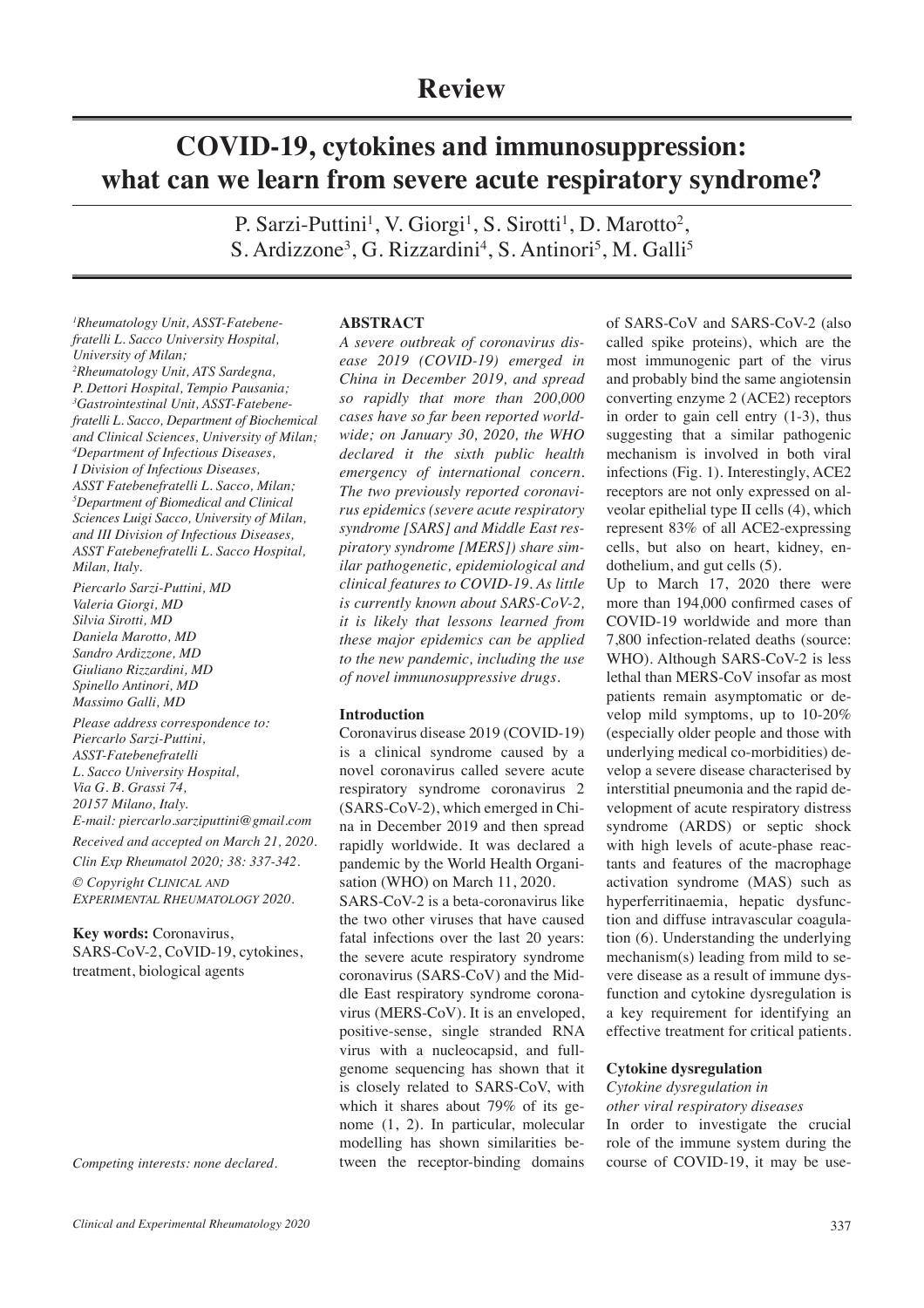

**Fig. 1.** Pathogenesis of COVID-19.

1. SARS-COV2 entry, replication and release. The virus binds to its ACE2 cell receptor by means of its spike glycoprotein (S protein) and then enters the cell cytoplasm where it releases its RNA genome, begins to replicate, and forms and releases new viral particles.

2. Antigen presentation. The viral antigen is presented to antigen-presenting cells (APCs) that present the antigenic peptides by means of the major histocompatibility complex (MHC). Antigen presentation stimulates both (3) cellular and (4) humoral immunity.

3. Immune effector cells release large amounts of cytokines and chemokines (a cytokine storm) that may rapidly provoke acute respiratory distress syndrome (ARDS), single or multiple organ failure, and eventually death.

ful to compare it with similar viral illnesses. SARS and MERS are acute respiratory diseases caused by similar coronaviruses and associated with high morbidity and mortality rates.

The three diseases are not only similar in pathological terms (7), but also strikingly similar in terms of their clinical presentation and epidemiology. This is especially true for SARS, the outbreak of which dates back to the beginning of this century and, like COVID-19, started in China. It caused a respiratory disease that was more severe in men, less severe in children, and led to a mortality rate of nearly 10%: up to one-third of the patients required ventilatory support and even intensive care (8).

The early hypothesis that SARS was due to cytokine dysregulation (9) was subsequently confrmed by various fndings. First of all, it induced abnormally low levels of antiviral cytokines, particularly type I interferons (IFNs), which form part of the very early immune response to viral infections as they are secreted upon stimulation by pathogen-derived nucleic acids (10). Both *in vitro* and *in vivo* studies showed the substantially low secretion of type I IFNs (11-13), which that may suppress Th1 and favour Th2 responses, whereas the results of studies of IFN-gamma were conflicting  $(13, 14)$ .

Subjects with SARS have high levels of pro-infammatory cytokines and chemokines that are associated with T cell depletion, pulmonary infammation, and extensive lung damage (15). Chemokines, such as IP-10 and MCP-1, are highly expressed during the course of the disease (8, 15), and may play a key role in the development of lung disease by leading to the accumulation of immune cells in the lungs (13). They have also been putatively implicated in the development of immune-driven diseases (16). Increased concentrations of interleukin (IL)-6 are associated with severe disease (14), and it is worth not-

ing that higher levels of IL-6 correlating with symptomatology are also found in patients with respiratory syncytial virus (RSV) infection, although the level of suppressor of cytokine signalling 3 (SOCS3), which regulates the negative feedback mechanism of IL-6, is much higher than in patients with SARS-CoV infection and suggests intensively enhanced IL-6 activation (13). Plasma TNF- $\alpha$  seems to be moderately up-regulated in SARS patients (12, 14, 17), although *in vitro* studies (18) suggest a mechanism of TNF-alpha induction mediated by the shedding of ACE2, the portal allowing the cell entry of SARS-CoV. This may indicate differences in cytokine/chemokine up-regulation in lung and plasma.

Lymphopenia is notable during the course of SARS, and its causes are a subject of debate. It may be due to the virus directly, or to the white blood cell redistribution *via* chemotaxis or apoptosis (17, 19) as the massive infltra-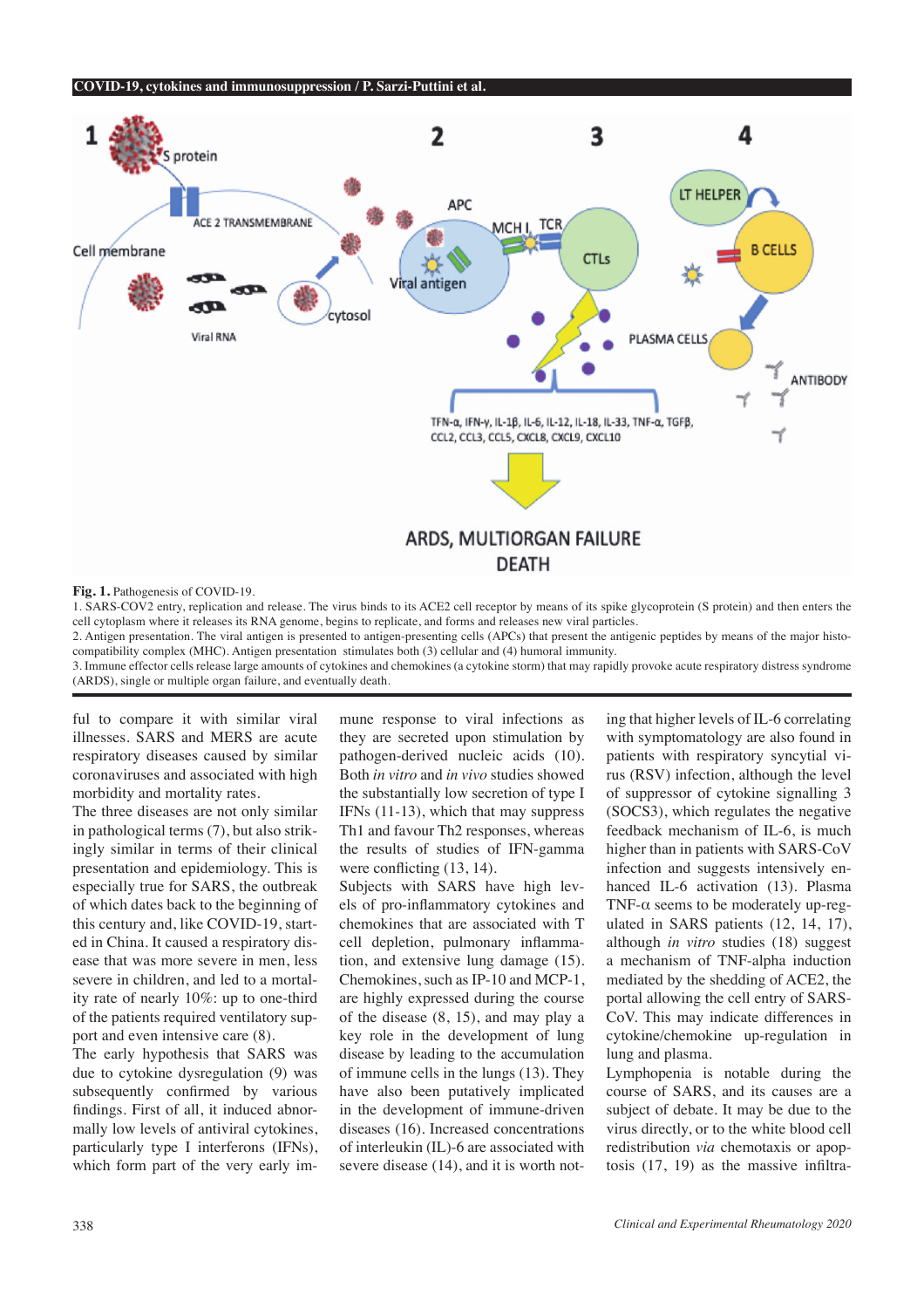tion of CD8+ T cells in the pulmonary interstitium plays a vital role in clearing SARS-CoV by inducing immune injury (20). It is important to remember that these T cells may be dysfunctional: an *in vitro* study of innate antiviral immunity within the lungs has shown that the epithelial cytokines produced upon SARS-CoV infection (particularly IL-6 and IL-8) can impair the ability of T cells to prime dendritic cells, and compromise the ability of macrophages and dendritic cells to clear the invading pathogen, thus leading to a failure to promote an effective adaptive immune response (17). It is worth noting that the people who died during the 1997 H5N1 infuenza outbreak showed lymphoid depletion associated with a high titre of circulating cytokines, including IL-6 (21). MERS involves a similar mechanism of cytokine up-regulation and antiviral cytokine down-regulation (22), and the maintenance of type I IFN responses is a key element in viral clearance (23).

All these data suggest that the widespread lung damage associated with SARS may be caused more by an exaggerated immune response than the virus itself. However, at the time of the SARS outbreak, it was still the pre-biological agent era and there were very few immunosuppressive drugs capable of specifcally targeting the up-regulated parts of the immune response. Corticosteroids were tried but were not really benefcial in treating SARS (24) or MERS (25) and, although IFN preparations were used to prevent SARS, their effectiveness was not confrmed by properly conducted trials. The success of the fght against SARS was therefore mainly due to effcacious epidemiological control measures.

# *Cytokine dysregulation in COVID-19*

Cytokine dysregulation is of particular interest in patients with COVID-19, who have higher levels of infammatory cytokines; however, what is more interesting is that, as was observed during the SARS outbreak, some of the cytokines seem to be up-regulated, especially in patients with more severe disease. Huang *et al.* found that IL-2, IL-7, IL-10, G-CSF, IP-10, MCP-1, MIP-1A and TNF-α levels correlated with disease severity (*i.e.* higher levels in intensive care unit (ICU) patients) (6), and Diao *et al.* found that disease severity correlated with TNF-α, IL-6 and IL-10 levels (26), thus documenting TNF- $\alpha$  hyperproduction in the serum of COVID-19 patients (something that was not observed in patients with SARS). Interestingly, another study (27) found above-normal IL-6 levels in only one-third of its patients with mild COVID-19 but in 76% of those with severe disease. As mentioned above in relation to SARS, IL-6 can suppress normal T cell activation, which may explain the presence of lymphopenia (28), and Diao *et al.* not only found that their ICU patients had lower CD4+ and CD8+ T cell counts (in particular, *all* of the ICU patients had low CD8+ counts), but also that TNF- $\alpha$  and IL-6 concentrations negatively correlated with total T cell,  $CD4^+$  and  $CD8^+$  counts (26). Highly cytotoxic CD8+ T cells may explain immune-mediated tissue damage (7), and functionally exhausted T cells highly expressing inhibitory factors such as PD-1 (26) may refect the immune dysfunction observed in COV-ID-19 patients as the immune response is abnormally skewed towards immunosuppressive Th-2 (6).

Given its weight during the course of COVID-19, it is clear that immune dysregulation is a highly important therapeutic target, but what is not yet clear is the cause of such a large-scale release of infammatory cytokines. This requires further research in order to be able tackle the problem at its roots. One hypothesis suggests that a crucial role is played by cell pyroptosis, a pro-infammatory form of cell apoptosis (*i.e.* the rapid viral replication causing cell apoptosis may lead to the massive release of infammatory mediators) (29), and others have underlined the importance of antibodies against spike protein (anti-S-IgG) as promoters of proinfammatory monocyte/macrophage accumulation in the lungs (30). It is also necessary to take into account gender differences in the severity of SARS and COVID-19 as signifcantly more ICU patients are males (31, 32). Females show an enhanced immune response that increases their susceptibility to the development of autoimmune diseases (33) but, as this is not in line with the development of a cytokine storm in the case of COVID-19 infection, other factors may play a role.

# **Anti-rheumatic therapies in the potential treatment of COVID-19**

The main challenge is to identify an effective treatment against SARS-CoV-2 and, although no specifc drug or vaccine has yet been registered, some molecules have been proposed on the basis of their pharmacological properties. These include a number of drugs normally used to treat rheumatological diseases (34), although their possible adverse effects always need to be borne in mind (35).

# *Chloroquine*

Chloroquine is an old drug that is used to treat and prevent malaria, and as an immunomodulator in rheumatological clinical practice. Some studies have shown that it has broad-spectrum antiviral activity, particularly against SARS and avian infuenza A H5N1 (36, 37), and it has recently been included in the Chinese and Italian guidelines for the treatment of COVID-19 (38, 39). Chloroquine acts by increasing the endosomal pH necessary for viral/host cell fusion and, as demonstrated by studies of SARS-CoV, it can also interfere with the glycosylation of ACE2 receptors, which may inhibit viral entry into target cells (40). Multicentre clinical trials conducted in China have shown that chloroquine treatment leads to clinical improvement, improves patient outcomes, and reduces hospitalisation without increasing adverse events (41), and it is now being evaluated in an open-label trial (ChiCTR2000029606).

# *Baricitinib*

Artifcial intelligence predicts that janus kinase (JAK) inhibitors (particularly baricitinib) may block viral entry into pneumocytes because they target members of the numb-associated kinase (NAK) family, including adaptorassociated protein kinase 1 (AAK1) and cyclin G-associated kinase (GAK), which are both involved in viral endo-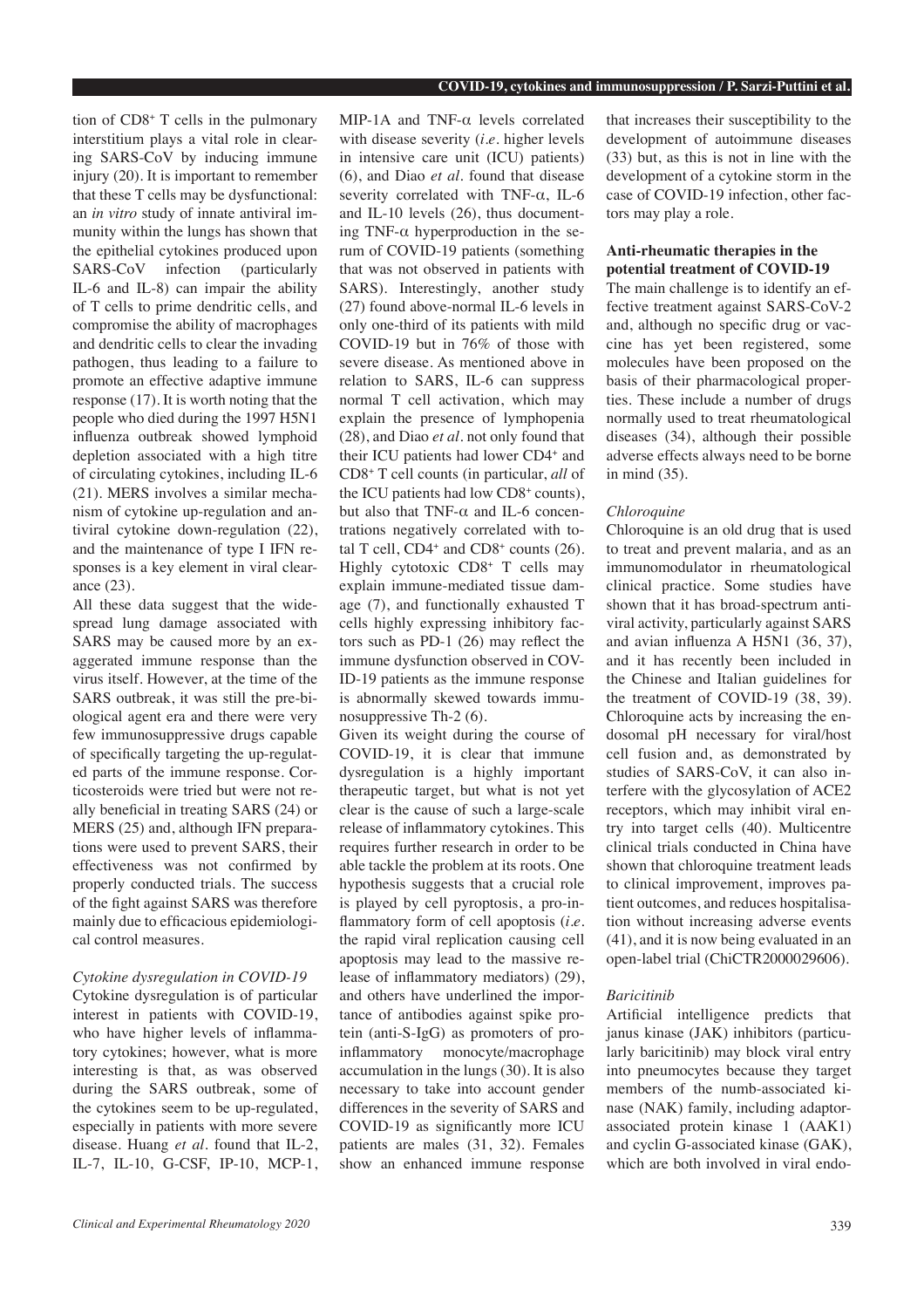cytosis. Baricitinib is currently used to treat rheumatoid arthritis as it can also limit systemic infammatory responses and cytokine production by inhibiting the JAK-STAT pathway (42). It may therefore be useful in the treatment and prevention of the cytokine dysregulation associated with COVID-19 (43, 44) as it could affect the host infammatory response and viral entry into cells. However, curiously enough, tofacitinib (another JAK inhibitor) shows no measurable inhibition of AAK1 (44).

# *Tocilizumab*

As mentioned above, coronaviruses such as SARS-CoV and MERS-CoV can induce the uncontrolled cytokine and chemokine response known as a "cytokine storm" (45), and SARS-CoV-2 seems to induce the same mechanism. The cytokine storm leads to the over-activation of effector T cells and the bulk production of pro-infammatory cytokines, which in turn lead to plasma leakage, vascular permeability, and disseminated intravascular coagulation. The levels of these cytokines negatively correlate with absolute lymphocyte counts, thus inducing T cell exhaustion and apoptosis and causing acute lung injury (ALI), and ARDS (46). A similar phenomenon is observed in the case of the cytokine release syndrome (CRS) associated with chimeric antigen receptor T cell (CAR-T) therapy (47). One of the key mediators of autoimmunity, infammation (48), viral cytokine storms, and CRS-induced damage is IL-6 (49). Patients with SARS-CoV-2 infection have high plasma IL-6 levels, especially those with a more severe presentation and high C-reactive protein (CRP) levels (50). Some studies have shown that the use of tocilizumab, a humanised monoclonal antibody against IL-6 receptors, can reverse the cytokine storm (47), and this has led to it being used to treat COVID-19. A recent Chinese retrospective study of 21 patients with critically severe COV-ID-19 found that tocilizumab seemed to improve hypoxemia, fever, CRP levels, and CT scan abnormalities in most of the patients without leading to any signifcant adverse reactions (51). It is also interesting to note that an experimental model of mice pulmonary fbrosis shows an increase in IL-6 levels (52), which suggests that the pharmacologic inhibition of IL-6 may attenuate pulmonary infammation and fbrosis (53). The off-label use of tocilizumab in the interstitial lung disease (ILD) caused by rheumatological diseases has been widely studied and is approved in many countries (54-58). A multicentre, randomised controlled trial of tocilizumab in patients with COVID-19 pneumonia and high IL-6 levels has been approved in China (ChiCTR2000029765), and the Chinese and Italian guidelines have recently included tocilizumab in their recommendations for the treatment of COVID-19 (38, 39). According to the Italian guidelines (39), tocilizumab can only be used at the end of the initial high viral load phase of COVID-19 (*e.g.* in patients who have been apyretic for more than 72 hours or seven days after the onset of symptoms) in patients with interstitial pneumonia and severe respiratory insufficiency, rapidly worsening respiratory exchanges, and high levels of IL-6 or D-dimer/CRP/ferritin/ fbrinogen.

# *Anakinra*

Another cytokine that plays a central role in cytokine storm is IL-1, and some studies have found that SARS-CoV-2 causes pyroptosis with the release of IL-1β (59). Anakinra is a recombinant human IL-1 receptor antagonist, and a re-analysis of data from a phase III randomised trial of anakinra in severe sepsis indicated a signifcant improvement in survival of septic patients with features of macrophage activation syndrome (MAS) in the absence of any severe adverse reactions (60).

# *Anti-TNF-α agents*

TNF- $\alpha$  is one of the major mediators of acute and chronic systemic infammatory responses, promotes the production of other cytokines and chemokines, and seems to play an important role in an animal model of endotoxin-induced septic shock (61). It also plays a central role in autoimmune diseases, and anti-TNF-α drugs are widely used in rheumatological clinical practice. TNF- $\alpha$  levels are only moderately high

in patients with SARS, but higher levels have been observed in patients with COVID-19 and these correlate with disease severity (62). It has been suggested that anti-TNF-α treatment of COVID-19 may be a potential option (63), and a randomised, controlled trial of adalimumab has been registered (ChiCTR2000030089).

## *Corticosteroids*

Systemic corticosteroids have been widely used in managing patients with severe viral ARDS even though their use in the treatment of severe ARDS is controversial, and they should not be routinely used in patients with COVD-19 (39). Studies have been demonstrated that early use of hydrocortisone as those during the outbreak of SARS-CoV infection was associated with a higher plasma SARS-CoV viral load with delayed viral clearance (64). Yet treatment with systemic corticosteroid in patients with severe infuenza A(H1N1) was associated with an increase in mortality. They can suppress the exuberant systemic infammatory response associated with ARDS (66), but there is no evidence that they lead to a clinical improvement in patients with viral interstitial pneumonia, particularly SARS, MERS and H1N1 (25, 64, 65-68), and they may even exacerbate lung injury (69). All these data support the hypothesis that a systemic corticosteroid use would likely exceed any beneft for treatment of viral infections (64). On the other hand, corticosteroids may modulate cytokine release so can suppress the exuberant systemic infammatory response that occurs in ARDS (66). Data from multicentre randomised clinical trials emphasise the possibility that corticosteroids could reduce treatment failure rate, the number of hospitalising days and time to clinical stability (65). Methylprednisolone can be used in patients with late-stage ARDS and rapid disease progression as it seems to improve symptoms and lung lesions, but it does not increase overall survival (69, 70).

## **Conclusions**

COVID-19 is a viral-induced illness whose outcome seems to be determined by the extent of the host immune sys-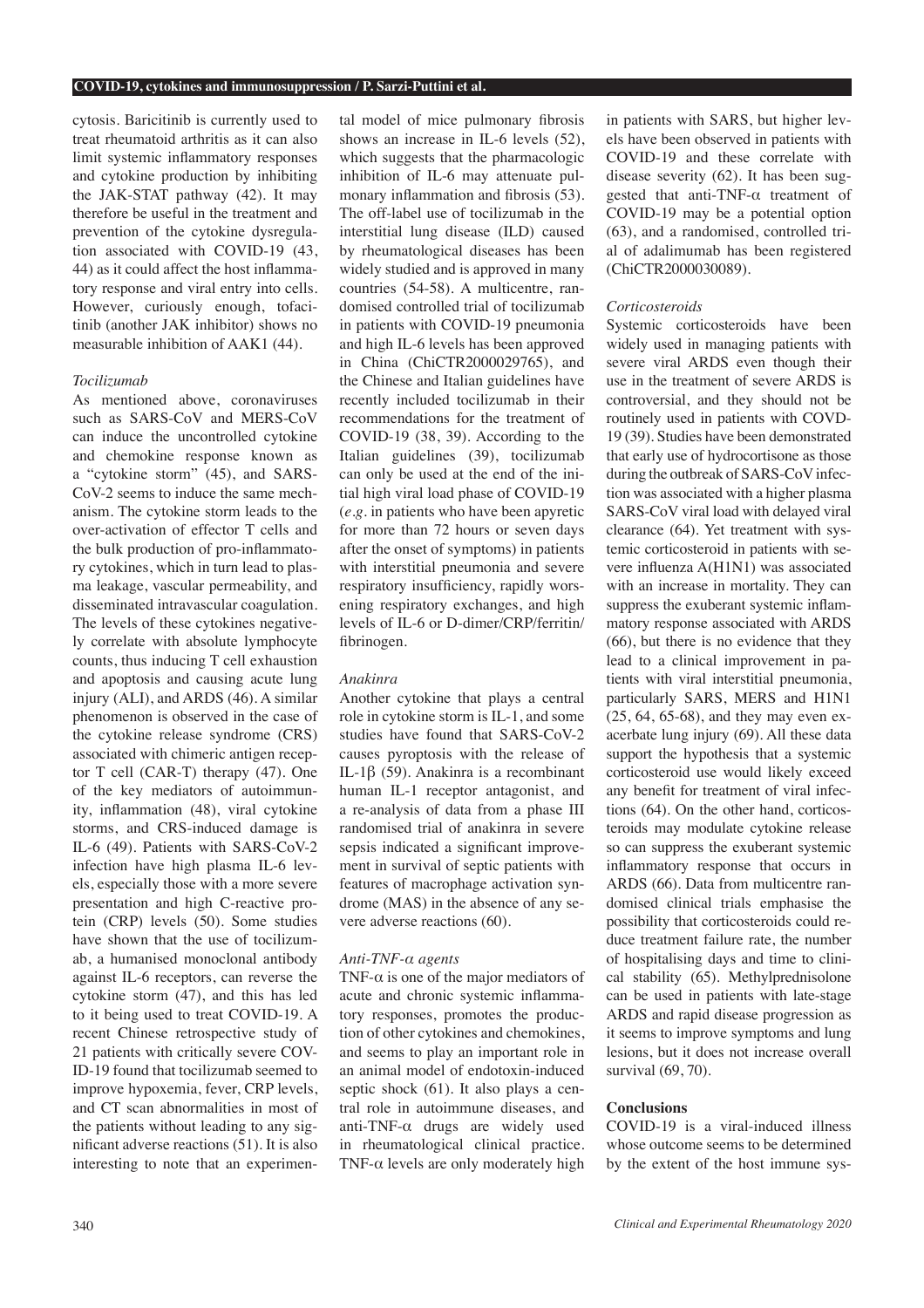tem imbalance. The primary immune response is a positive response that leads to viral clearance in the majority of cases. However, for reasons that are still unclear, the secondary immune response may be exaggerated and challenge tissue integrity, in some cases leading to multiple organ failure, ARDS and death (6). This exaggerated response is known as a cytokine storm for which there is still no specifc or effective treatment. The most recently approved anti-rheumatic drugs may prove to be strong allies in the fght against COVID-19 as they can precisely target the key steps of the immune response that became dysregulated during the course of the disease (71). This could not be done at the time of the SARS epidemic, but these new targeted agents may become essential elements of the new concept of precision medicine: for example, all patients with severe COVID-19 could be screened for excessive infammation by measuring cytokine levels in order to identify the patients who are eligible for a specifc immunosuppressive treatment. However, for now, the only effective way of containing this viral outbreak and avoiding hundreds of needless deaths is to implement all of the measures aimed at reducing transmission, including inhibiting people's movement and social activities (72).

# **References**

- 1. LU R, ZHAO X, LI J *et al.*: Genomic characterisation and epidemiology of 2019 novel coronavirus: implications for virus origins and receptor binding. *Lancet* 2020; 395: 565-74.
- 2. ZHOU P, YANG X-L, WANG X-G *et al.*: A pneumonia outbreak associated with a new coronavirus of probable bat origin. *Nature* 2020; 579: 270-3.
- 3. HOFFMANN M, KLEINE-WEBER H, SCHROED-ER S *et al.*: SARS-CoV-2 cell entry depends on ACE2 and TMPRSS2 and is blocked by a clinically-proven protease inhibitor. *Cell* 2020; 181: 1-10.
- 4. ZHAO Y, ZHAO Z, WANG Y, ZHOU Y, MA Y, ZUO W: Single-cell RNA expression profling of ACE2, the putative receptor of Wuhan 2019 nCov. *BioRxiv* 2020: 2020.01.26.919985.
- 5. DING Y, HE L, ZHANG Q *et al.*: Organ distribution of severe acute respiratory syndrome (SARS) associated coronavirus (SARS-CoV) in SARS patients: Implications for pathogenesis virus transmission pathways. *J Pathol*  $2004 \cdot 203 \cdot 622 - 30$
- 6. HUANG C, WANG Y, LI X *et al.*: Clinical features of patients infected with 2019 novel

coronavirus in Wuhan, China. *Lancet* 2020; 395: 497-506.

- 7. XU Z, SHI L, WANG Y *et al.*: Pathological fndings of COVID-19 associated with acute respiratory distress syndrome. *Lancet Respir Med* 2020 Feb 18 [Epub ahead of print].
- 8. LO AWI, TANG NLS, TO KF: How the SARS coronavirus causes disease: Host or organism? *J Pathol* 2006; 208: 142-51.
- 9. NICHOLLS JM, POON LLM, LEE KC *et al.*: Lung pathology of severe acute respiratory syndrome. *Lancet* 2003; 361: 1773-8.
- 10. KALLIOLIAS GD, IVASHKIV LB: Overview of the biology of type I interferons. *Arthritis Res Ther* 2010; 12: S1.
- 11. CHEN J, SUBBARAO K: The Immunobiology of SARS. *Annu Rev Immunol* 2007; 25: 443-72.
- 12. LAW HKW, CHUNG YC, HOI YN *et al.*: Chemokine up-regulation in SARS-coronavirus-infected, monocyte-derived human dendritic cells. *Blood* 2005; 106: 2366-74.
- 13. OKABAYASHI T, KARIWA H, YOKOTA S *et al.*: Cytokine regulation in SARS coronavirus infection compared to other respiratory virus infections. *J Med Virol* 2006; 78: 417-24.
- 14. ZHANG Y, LI J, ZHAN Y *et al.*: Analysis of serum cytokines in patients with severe acute respiratory syndrome. *Infect Immun* 2004; 72: 4410-5.
- 15. HE L, DING Y, ZHANG Q *et al.*: Expression of elevated levels of pro-infammatory cytokines in SARS-CoV-infected ACE2+ cells in SARS patients: relation to the acute lung injury and pathogenesis of SARS. *J Pathol* 2006; 210: 288-97.
- 16. ANTONELLI A, FERRARI SM, GIUGGIOLI D, FERRANNINI E, FERRI C, FALLAHI P: Chemokine (C-X-C motif) ligand (CXCL)10 in autoimmune diseases. *Autoimmun Rev* 2014; 13: 272-80.
- 17. YOSHIKAWA T, HILL T, LI K, PETERS CJ, TSENG C-TK: Severe Acute Respiratory Syndrome (SARS) coronavirus-induced lung epithelial cytokines exacerbate sars pathogenesis by modulating intrinsic functions of monocyte-derived macrophages and dendritic cells. *J Virol* 2009; 83: 3039-48.
- 18. HAGA S, YAMAMOTO N, NAKAI-MURAKAMI C *et al.*: Modulation of TNF-α-converting enzyme by the spike protein of SARS-CoV and ACE2 induces TNF-α production and facilitates viral entry. *Proc Natl Acad Sci USA* 2008; 105: 7809-14.
- 19. XU X, GAO X: Immunological responses against SARS-coronavirus infection in humans. *Cell Mol Immunol* 2004; 1: 119-22.
- 20. LI G, FAN Y, LAI Y *et al*.: Coronavirus infections and immune responses. *J Med Virol* 2020; 92: 424-32.
- 21. TO K, CHAN PKS, CHAN K *et al*.: Pathology of fatal human infection associated with avian infuenza A H5N1 virus. *J Med Virol*  $2001 \cdot 63 \cdot 242 - 6$
- 22. CHAN JFW, LAU SKP, TO KKW, CHENG VCC, WOO PCY, YUE KY: Middle East Respiratory syndrome coronavirus: Another zoonotic betacoronavirus causing SARS-like disease. *Clin Microbiol Rev* 2015; 28: 465-522.
- 23. FAURE E, POISSY J, GOFFARD A *et al*.: Distinct immune response in two MERS-CoV-infected patients: Can we go from bench to bedside? *PLoS One* 2014; 9.
- 24. OBA Y, LEE N, SUNG J: The use of corticosteroids in SARS. *N Engl J Med* 2003; 348: 2034-5.
- 25. ARABI YM, MANDOURAH Y, AL-HAMEED F *et al*.: Corticosteroid therapy for critically ill patients with middle east respiratory syndrome. *Am J Respir Crit Care Med* 2018; 197: 757-67.
- 26. DIAO B, WANG C, TAN Y *et al*.: Reduction and functional exhaustion of T cells in patients with Coronavirus Disease 2019 (COVID-19). *MedRxiv* 2020: 2020.02.18.20024364.
- 27. WAN S, YI Q, FAN S *et al*.: Characteristics of lymphocyte subsets and cytokines in peripheral blood of 123 hospitalized patients with 2019 novel coronavirus pneumonia (NCP). *MedRxiv* 2020.
- 28. GUAN W-J, NI Z-Y, HU Y *et al*.: Clinical characteristics of coronavirus disease 2019 in China. *N Engl J Med* 2020.
- 29. YANG M: Cell pyroptosis, a potential pathogenic mechanism of 2019-nCoV infection. *SSRN Electron J* 2020.
- 30. LIU L, WEI Q, LIN Q *et al*.: Anti-spike IgG causes severe acute lung injury by skewing macrophage responses during acute SARS-CoV infection. *JCI Insight* 2019; 4.
- 31. CHEN N, ZHOU M, DONG X *et al*.: Epidemiological and clinical characteristics of 99 cases of 2019 novel coronavirus pneumonia in Wuhan, China: a descriptive study. *Lancet* 2020; 395: 507-13.
- 32. CAI H: Sex difference and smoking predisposition in patients with COVID-19. *Lancet Respir Med* 2020: 1.
- 33. KLEIN SL, FLANAGAN KL: Sex differences in immune responses. *Nat Rev Immunol* 2016;  $16: 626-38$
- 34. GAO J, TIAN Z, YANG X: Breakthrough: Chloroquine phosphate has shown apparent effcacy in treatment of COVID-19 associated pneumonia in clinical studies. *Biosci Trends*  $2020$
- 35. ATZENI F, SARZI-PUTTINI P: The therapeutic journey of biologic agents: There will be an end? *Pharmacol Res* 2019; 147: 104340.
- 36. SAVARINO A, DI TRANI L, DONATELLI I, CAUDA R, CASSONE A: New insights into the antiviral effects of chloroquine. *Lancet Infect Dis* 2006; 6: 67-9.
- 37. YAN Y, ZOU Z, SUN Y *et al*.: Anti-malaria drug chloroquine is highly effective in treating avian infuenza A H5N1 virus infection in an animal model. *Cell Res* 2013; 23: 300-2.
- 38. NHC: Interpretation of "New Coronavirus Pneumonia Diagnosis and Treatment Scheme (Trial Version 7)" 2020.
- 39. SIMIT: Vademecum per la cura delle persone con malattia da COVI-19. 2020.
- 40. VINCENT MJ, BERGERON E, BENJANNET S *et al*.: Chloroquine is a potent inhibitor of SARS coronavirus infection and spread. *Virol*   $J2005:2:69$
- 41. Multicenter collaboration group of Department of Science and Technology of Guangdong Province and Health Commission of Guangdong Province for chloroquine in the treatment of novel coronavirus pneumonia. (Expert consensus on chloroquine phosphate for the treatment of novel coronavirus pneumonia). *Zhonghua Jie He He Hu Xi Za Zhi* 2020; 43: E019.